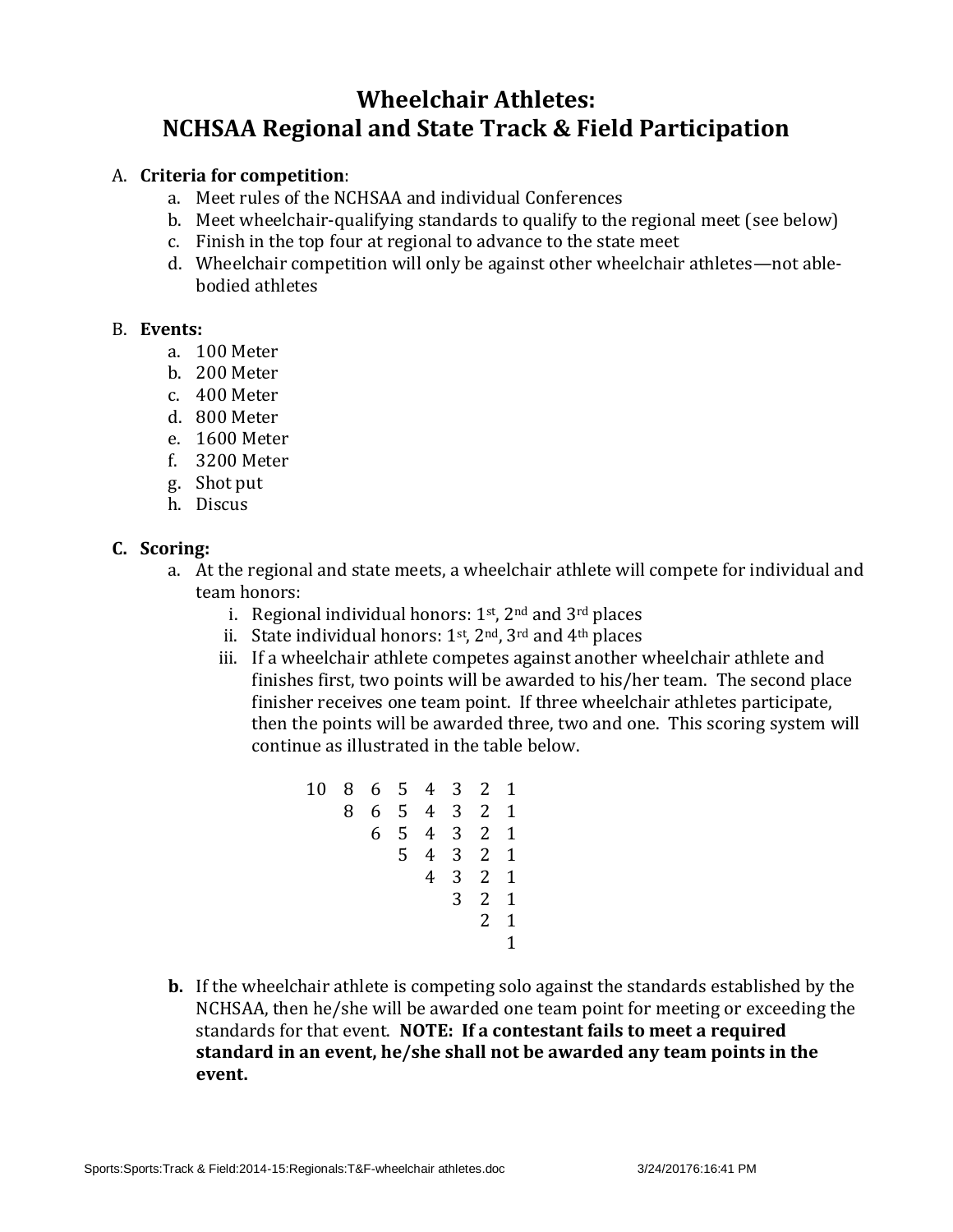#### D. **Track Equipment:**

- a. A wheelchair participant shall compete in Track events in a manually operated wheelchair that meets legal specifications as follows:
	- i. A wheelchair should have a minimum of three wheels.
	- ii. The diameter of the two largest wheels (including the inflated tire) shall not exceed 28 inches. Other wheels' diameters shall not exceed 20 inches (including the inflated tire).
	- iii. Only one push rim shall be attached to each large wheel.
	- iv. The chair's seat, including the cushion, shall not exceed 25 inches in height.

#### E. **Field Equipment:**

- a. An athlete may throw from his/her wheelchair or a throwing frame. Both must comply with the following standards:
	- i. The throwing frame sitting surface including the cushion must not exceed 75cm in height.
	- ii. If the frame has a holding bar, it must be fixed (no articulating joints).
	- iii. No part of the throwing frame or wheelchair may be outside the circumference of the circle; chair may need anchoring.
- b. The size of the discus and shot for wheelchair participants shall be the same as for all other male and female participants.

| <b>EVENT</b>     | <b>BOYS</b> | <b>GIRLS</b> |
|------------------|-------------|--------------|
| 100-meter dash   | 38.0        | 43.0         |
| 200-meter dash   | 1:20.0      | 1:30.0       |
| 400-meter dash   | 3:00        | 3:15         |
| 800-meter dash   | 6:00        | 6:30         |
| 1600-meter dash  | 10:00       | 11:00        |
| 3200- meter dash | 15:50       | 20:00        |
| Shot put         | 8'0''       | 6'0''        |
| <b>Discus</b>    | 15'0''      | 8'0''        |

#### F. **Standards**: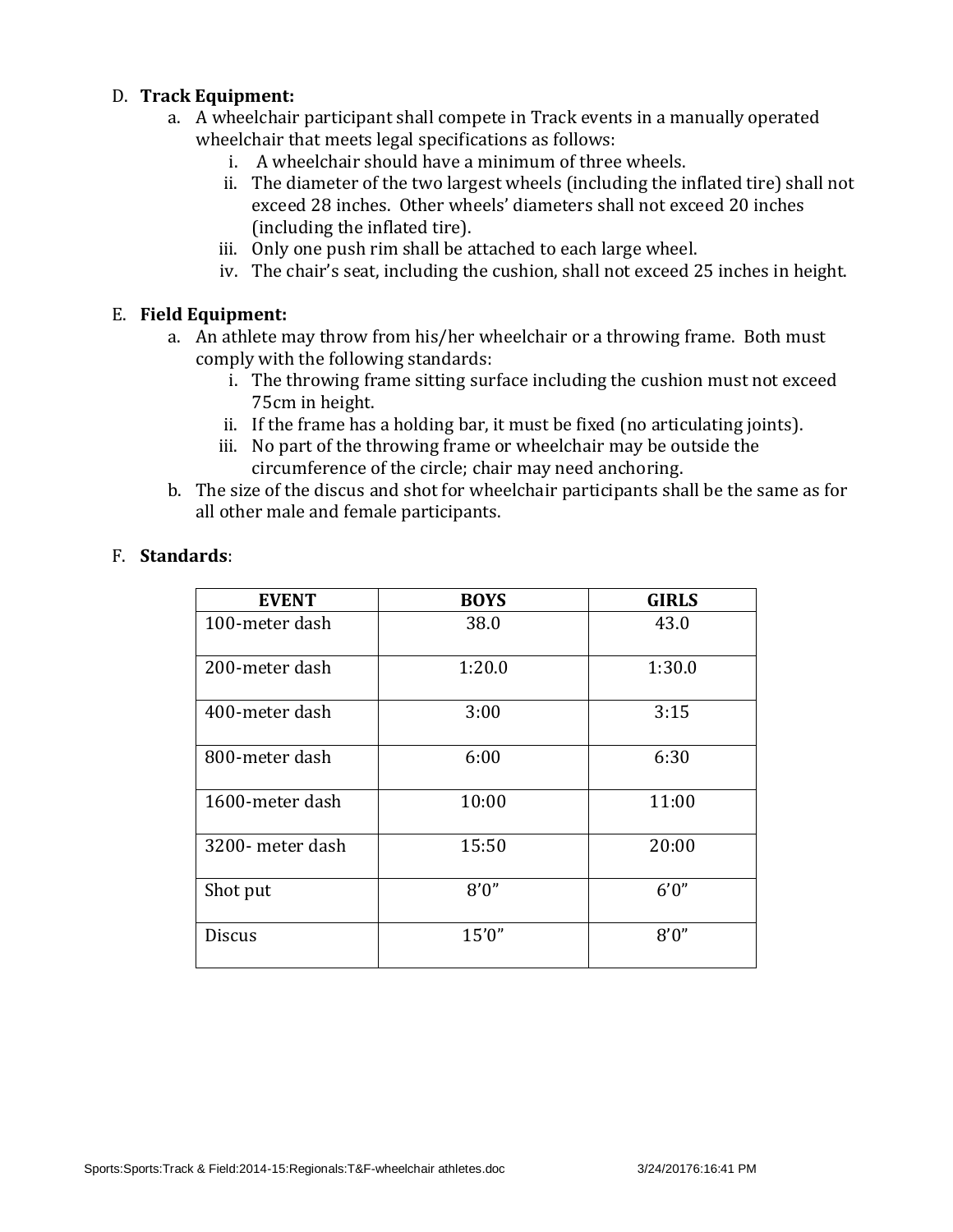

# **North Carolina High School Athletic Association Wheelchair Competitor Notification Form**

Please submit **no later than April 1st** to:

Mark Dreibelbis mark@nchsaa.org FAX: 919-240-7399

In an effort to better plan for the Track & Field Regional and State Meets, we are asking each school that has a wheelchair competitor to inform our office by completing and submitting this form.

| Name of Athlete: | Sex: | Grade: |
|------------------|------|--------|
|                  |      |        |
|                  |      |        |

| School Name: | NCHSAA Classification: |
|--------------|------------------------|
|              |                        |

Please indicate by checking the box of the event(s) your athlete will contest during the Track & Field season.

 $\Box$ 100 Meter □200 Meter  $\Box$ 400 Meter 800 Meter  $\Box$ 1600 Meter  $\Box$ 3200 Meter □Shot Put  $\Box$ Discus

All wheelchair athletes must meet or exceed the minimum standards established by the NCHSAA at a sanctioned qualifying meet.

### **NOTE: THIS FORM DOES NOT MEAN AUTOMATIC ENTRY INTO REGIONALS.**